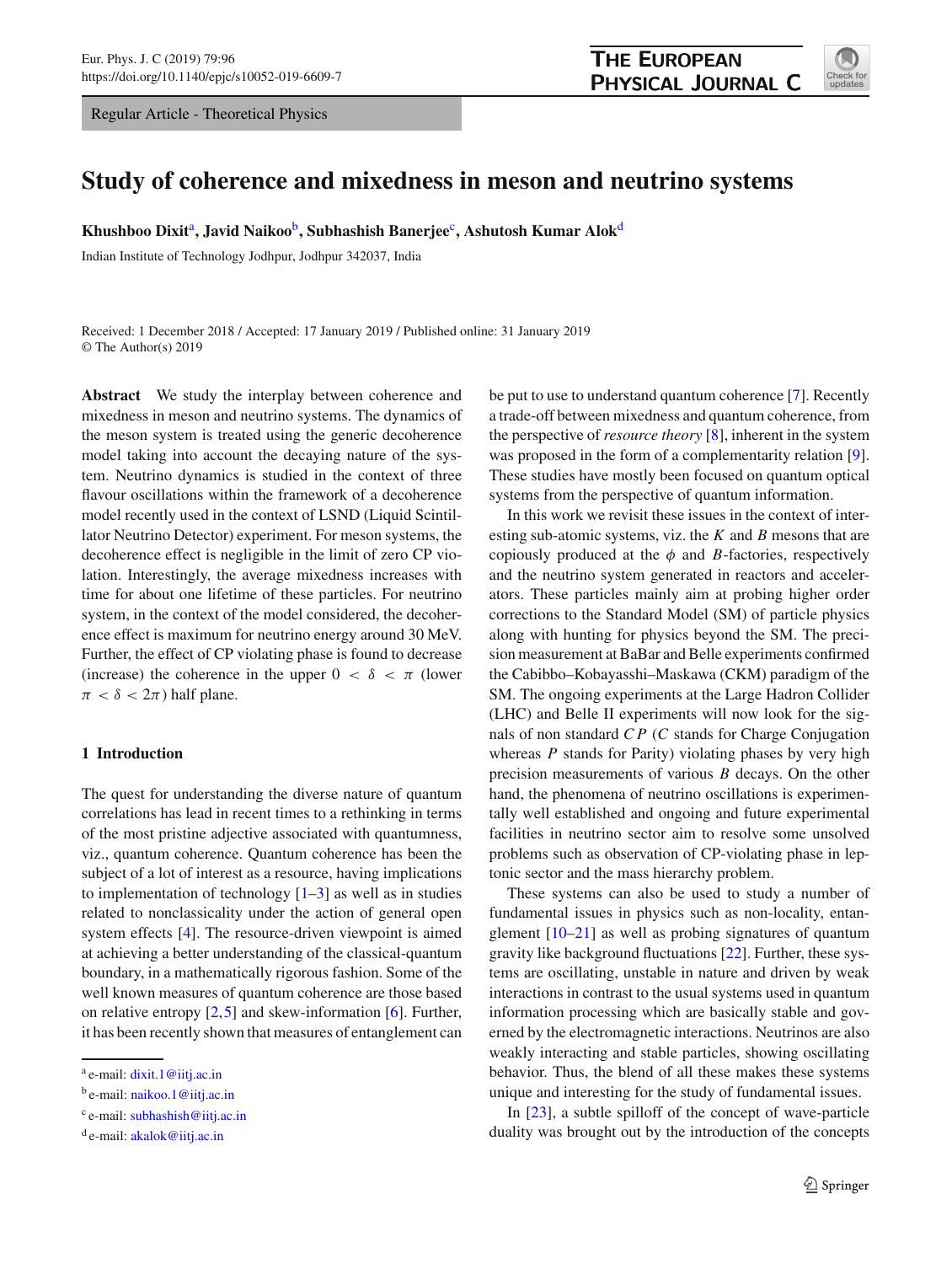of quantum marking and erasure. This was quantified, in the language of interferometry, by the Englert–Greenberger– Yasin relation [\[24,](#page-5-13)[25\]](#page-5-14) which expressed a trade-off between the fringe visibility, a wave like nature, and path distinguishability, a particle like nature. This is also known as the quantum erasure and has been investigated in the context of correlated neutral kaons [\[26](#page-5-15)]. Along with coherence, an important aspect of quantum dynamics is mixing which quantifies the ability of the system of interest to retain its quantumness.

Decaying systems are inherently open systems [\[17](#page-5-16)[,22](#page-5-11)]. Hence, it becomes relevant to understand the trade-off between coherence and mixing in these decaying meson systems. In this work we study the complementarity between coherence and mixing in these oscillating unstable systems, driven by weak interactions, using the generic decoherence model. We study how these are dependent on the decoherence parameter, decay width and *C P* violation, which is one of the important criterion to explain the present matter anti-matter asymmetry of the universe.

To undertake a similar study for neutrinos, we incorporate decoherence effects (possibly) due to quantum gravity like fluctuations in neutrino system, using the formalism of [\[27](#page-5-17),[28\]](#page-5-18). This was constructed to explain the LSND (a short baseline accelerator neutrino experiment) data which could not be described by usual three flavour neutrino oscillation phenomena. We have also studied the CP-violating effects in this system.

The paper is organized as follows. In Sect. [2,](#page-1-0) we discuss the dynamics of meson and neutrino system. The unstable meson system is describe in the language of open quantum systems. In Sect.  $3$ , we give a brief account of the measures of quantum coherence and mixedness. Section [4](#page-3-0) is devoted to results and their discussion. We conclude in Sect. [5.](#page-5-19)

## <span id="page-1-0"></span>**2 System dynamics**

In this section, we briefly discuss the dynamics of the meson and neutrino system. The former being a decaying system, is treated as an open quantum system, leading to a generic description of decoherence in this system. Neutrino dynamics is studied in the context of three flavour oscillations within the framework of a decoherence model recently used in the context of LSND experiment.

*Meson*. For the *B* system, imagine the decay  $\gamma \rightarrow b\bar{b}$ followed by hadronization into a  $BB$  pair. In the  $\gamma$  rest frame, the mesons fly off in opposite directions (left and right, say); since the  $\gamma$  is a spin-1 particle, they are in an antisymmetric spatial state. The same considerations apply to the *K* system, with the  $\gamma$  replaced by a  $\phi$  meson.

The flavour-space wave function of the correlated  $MM$ meson systems ( $M = K$ ,  $B_d$ ,  $B_s$ ) at the initial time  $t = 0$  is

$$
|\psi(0)\rangle = \frac{1}{\sqrt{2}} \left[ |M\bar{M}\rangle - |\bar{M}M\rangle \right],\tag{1}
$$

where the first (second) particle in each ket is the one flying off in the left (right) direction and  $|M\rangle$  and  $|\overline{M}\rangle$  are flavour eigenstates. As can be seen from [\(1\)](#page-1-1), the initial state of the neutral meson system is a singlet (maximally entangled) state.

The Hilbert space of a system of two correlated neutral mesons, as in  $(1)$ , is

$$
\mathcal{H} = (\mathcal{H}_L \oplus \mathcal{H}_0) \otimes (\mathcal{H}_R \oplus \mathcal{H}_0), \qquad (2)
$$

where  $\mathcal{H}_{L,R}$  are the Hilbert spaces of the left-moving and right-moving decay products, each of which can be either a meson or an anti-meson, and  $\mathcal{H}_0$  is that of the zero-particle (vacuum) state. Thus, the total Hilbert space is the tensor sum of a two-particle space, two one-particle spaces, and one zero-particle state. The initial density matrix of the full system is

$$
\rho_{\mathcal{H}}(0) = |\psi(0)\rangle \langle \psi(0)|. \tag{3}
$$

The system, initially in the two-particle subspace, evolves in time into the full Hilbert space, eventually (after the decay of both particles) finding itself in the vacuum state. As can be appreciated from basic notions of quantum correlations such as entanglement, we need to project from the full Hilbert space  $\mathcal{H}$  down to the two-particle sector  $\mathcal{H}_L \otimes \mathcal{H}_R$ . This is easily done once  $\rho_{\mathcal{H}}(t)$  is written in the operator-sum representation [\[17](#page-5-16),[22,](#page-5-11)[29\]](#page-6-0). The result is

<span id="page-1-2"></span>
$$
\rho(t) = A \begin{pmatrix} |r|^4 a_- & 0 & 0 & -r^2 a_- \\ 0 & a_+ & -a_+ & 0 \\ 0 & -a_+ & a_+ & 0 \\ -r^{*2} a_- & 0 & 0 & a_- \end{pmatrix}, \quad (4)
$$

<span id="page-1-1"></span>where  $a_{\pm} = (e^{2\lambda t} \pm 1)(1 \pm \delta_L)$ ,  $A = (1 - \delta_L)/4(e^{2\lambda t} - \delta_L^2)$ ,  $\delta_L = 2\text{Re}(\varepsilon)/(1+|\varepsilon|^2)$  and  $r = (1+\varepsilon)/(1-\varepsilon)$ .  $\rho(t)$ , which is written in the basis  $\{ | MM \rangle, | M \overline{M} \rangle, | \overline{M} M \rangle, | \overline{M} \overline{M} \rangle \}$ , is trace-preserving. Here  $\varepsilon$  is a small *CP*-violating parame-ter [\[30](#page-6-1)]. It is of order  $\sim 10^{-3}$  for *K* mesons and  $10^{-5}$  for  $B_{d,s}$  mesons.  $\lambda$  is the decoherence parameter, representing interaction between the one-particle system and its environment which could be ascribed to quantum gravity effects [\[31](#page-6-2)[–40](#page-6-3)]. Some quantum gravity models are characterized by quantum fluctuations of space-time geometry, such as microscopic black holes, giving rise to quantum space-time foam backgrounds and hence may lead to decoherence. A stochastic fluctuation of point-like solitonic structure, known as Dparticles, can constitute an environment for matter propagation [\[35](#page-6-4),[36\]](#page-6-5). Further, if the ground state of quantum gravity consists of stochastically-fluctuating metrics, it can lead to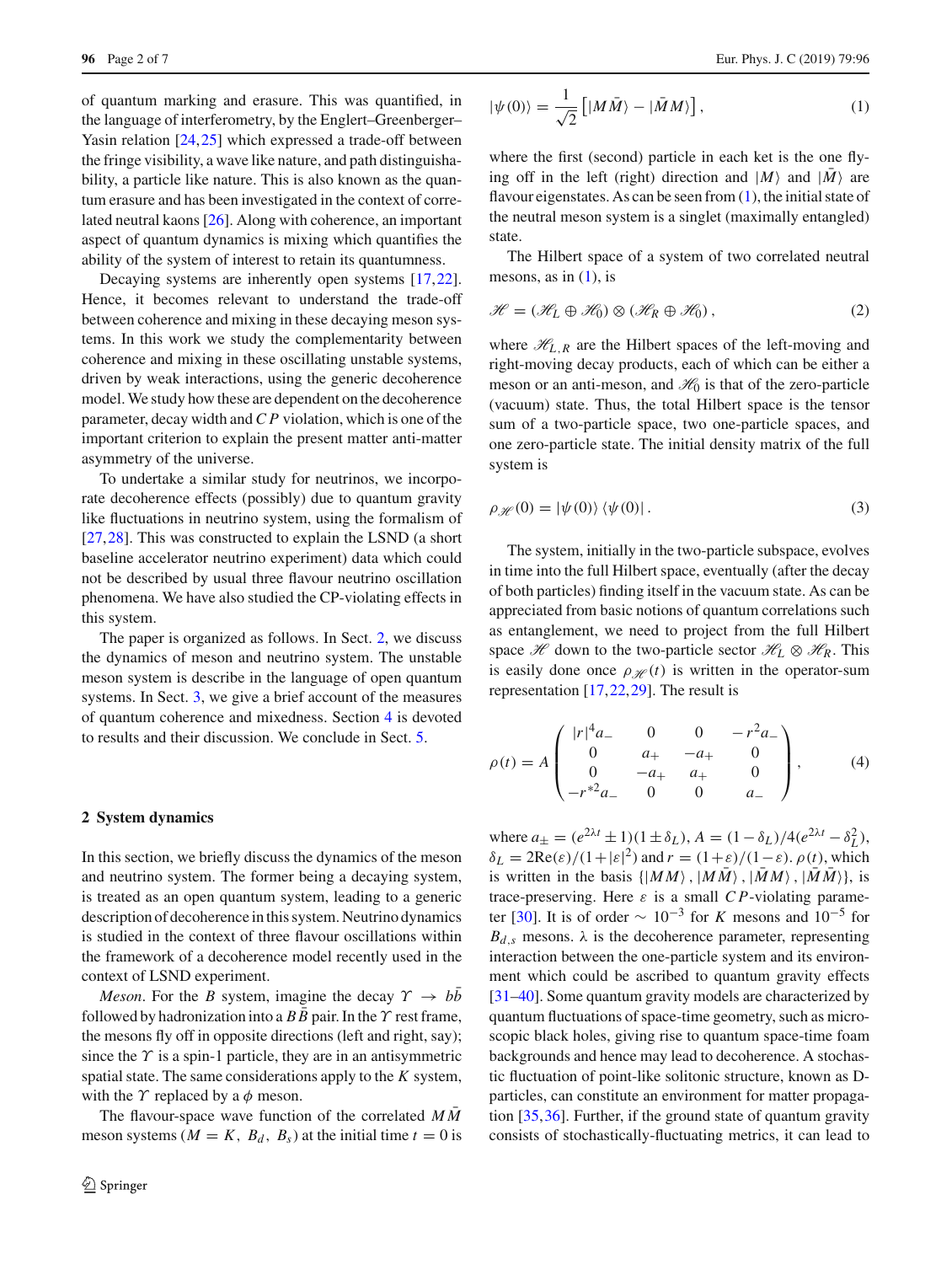decoherence [\[38](#page-6-6)[,39](#page-6-7)]. The decoherence in the mesonic systems can also be due to the detector background itself. Irrespective of the microscopic origin of the environment, its effect on the neutral meson systems, in our formalism, is modelled by a phenomenological parameter  $\lambda$ .

Diverse experimental techniques are used for testing decoherence, ranging from laboratory experiments to astrophysical observations [\[41](#page-6-8)[–52\]](#page-6-9). In the case of the *K* meson system, its value has been obtained by the KLOE collaboration by studying the interference between the initially entangled kaons and the decay product in the channel  $\phi \rightarrow K_S K_L \rightarrow$  $\pi^+\pi^-\pi^+\pi^-$  [\[44\]](#page-6-10). The value of  $\lambda$  is at most  $2.0 \times 10^8 \text{ s}^{-1}$  at 3σ. Using existing Belle data on the time-dependent flavour asymmetry of semi-leptonic  $B_d$  decays as given in Ref. [\[53](#page-6-11)], an estimate on  $\lambda$  for the  $B_d$  system was obtained in [\[22\]](#page-5-11). At 3σ, the value of λ is restricted to  $0.012 \times 10^{12} \text{ s}^{-1}$  [\[22](#page-5-11)]. For  $B_s$  mesons, to the best of our knowledge, there is no experimental information about  $\lambda$ . We consider it to be same as is in case of  $B_d$  mesons. The mean life time for K,  $B_d$  and  $B_s$ mesons are  $\tau_k = 1.7889 \times 10^{-10}$  s,  $\tau_{Bd} = 1.518 \times 10^{-12}$ s and  $\tau_{Bs} = 1.509 \times 10^{-12}$  s, respectively. In case of Kmesons the CP-violating parameter is  $|\varepsilon| = 2.228 \times 10^{-3}$ ,  $Re(\varepsilon) = 1.596 \times 10^{-3}$ . The dynamics of B-mesons is similar to that of K-meson with  $\varepsilon$  replaced by  $\frac{p-q}{p+q}$ . The decay widths are  $\Gamma_k = 5.59 \times 10^9 \text{ s}^{-1}$ ,  $\Gamma_{Bd} = 6.58 \times 10^{11} \text{ s}^{-1}$ and  $\Gamma_{Bs} = 6.645 \times 10^{11} \text{ s}^{-1}$  [\[30](#page-6-1)[,54](#page-6-12)].

Here the study of decaying systems is made using its evolution. Another approach would be to study, instead, the construction of effective operators and study their evolution, instead of studying the state evolution, i.e., by invoking the Heisenberg picture. This approach was used to construct Bell inequality violations in neutral Kaon systems [\[55\]](#page-6-13).

*Neutrino* We study coherence in the context of three flavour neutrino oscillations. Three flavour states  $(|v_e\rangle, |v_u\rangle,$  $|v_\tau\rangle$ ) of neutrino mix via a 3 × 3 unitary (PMNS) matrix  $U(\theta_{ij}, \delta)$ , *i*, *j* = 1, 2, 3 ; *i* < *j*, where  $\theta_{ij}$  are the mixing angles and  $\delta$  is CP-violating phase, to form three mass eigenstates ( $|v_1\rangle$ ,  $|v_2\rangle$ ,  $|v_3\rangle$ ). The mass eigenstates evolve as plane waves, i.e.  $v_a(t) = e^{-iE_a t} v_a(0)$ ,  $a = 1, 2, 3$ . A neutrino state  $|\Psi_{\alpha}(0)\rangle$  at time  $t = 0$  evolves unitarily to time t and can be written in flavour basis as

$$
|\Psi_{\alpha}(t)\rangle = \sum_{\beta=e,\mu,\tau} \zeta_{\alpha,\beta}(t) |v_{\beta}\rangle.
$$
 (5)

Here  $\zeta_{\alpha,\beta} = (UEU^{-1})_{\alpha,\beta}$ , with  $E = diag[e^{-iE_1t}, e^{-iE_2t}]$ ,  $e^{-iE_3t}$ . In this work we use the initial state as  $\rho_\mu(0)$  =  $|v_{\mu}\rangle$   $\langle v_{\mu}|$ , relevant to the LSND experiment and in the context of the decoherence model discussed in Sect. [3.](#page-2-0) The matrix  $(UEU^{-1})$  contains, apart from the mixing angles  $\theta_{ij}$ , the mass square differences  $\Delta m_{ij}^2 = m_j^2 - m_i^2$ . The numerical values of these quantities used in this work are  $\theta_{12} = 33.48^{\circ}$ ,  $\theta_{23} = 42.3^o, \ \theta_{13} = 8.5^o, \ \Delta m_{21}^2 = 2.457 \times 10^{-3} \text{ eV}^2,$  $\Delta m_{31}^2 \approx \Delta m_{32}^2 = 2.457 \times 10^{-3} \text{ eV}^2$  [\[56\]](#page-6-14).

#### <span id="page-2-0"></span>**3 Measures of coherence and mixedness**

Here we study the interplay between quantum coherence and mixedness inherent in the state  $(4)$ . We use the definition of coherence  $\chi(\rho)$  as given in [\[2](#page-5-3)], in terms of the off-diagonal elements of the density matrix. The mixedness parameter denoted by  $\eta(\rho)$  is given in terms of the normalized linear entropy [\[57\]](#page-6-15). The balance between coherence and mixedness was recently expressed in terms of a complementarity relation as [\[9](#page-5-8)]

$$
\beta(\rho) = \frac{\chi^2(\rho)}{(n-1)^2} + \eta(\rho) \le 1.
$$
\n(6)

Here

<span id="page-2-1"></span>
$$
\chi(\rho) = \sum_{i \neq j} |\rho_{ij}|,\tag{7}
$$

<span id="page-2-2"></span>
$$
\eta(\rho) = \frac{n}{n-1} (1 - \text{Tr}\,\rho^2),\tag{8}
$$

where  $\rho_{ij}$  are the off-diagonal elements of the density matrix  $\rho$  and  $n$  is the dimension of the system. For meson and neutrino systems described in the previous section,  $n = 4$  and 3, respectively.

*Coherence and Mixedness in meson system*. In order to take into account the effect of decay in the system under study, the measures given in Eqs. [\(7\)](#page-2-1) and [\(8\)](#page-2-2) must be multiplied by the probability of survival of the pair of particles up to that time,  $P_S(t)$ , which can be shown to be

<span id="page-2-3"></span>
$$
P_S(t) = e^{-2\Gamma t} \frac{(1 - \delta_L^2 e^{-2\lambda t})}{1 - \delta_L^2},\tag{9}
$$

where Γ is the meson decay width. For the *K* meson system,  $\Gamma = (\Gamma_S + \Gamma_L)/2$  where  $\Gamma_S$  and  $\Gamma_L$  are the decay widths of the short and the long neutral Kaon states, respectively.

<span id="page-2-4"></span>For the state given in Eq. [\(4\)](#page-1-2), we have

$$
\chi(\rho) = 2P_S(t)A\left[a_+ + a_-\left|\left(\frac{\varepsilon+1}{\varepsilon-1}\right)^2\right|\right].\tag{10}
$$

<span id="page-2-5"></span>Also, the mixedness parameter  $\eta(\rho)$  is given by

$$
\eta(\rho) = \frac{4}{3} P_S(t) \left[ 1 - a_-^2 A^2 \left\{ 1 + 4 \left( \frac{a_+}{a_-} \right)^2 + 2 \delta_{\varepsilon}^2 + \delta_{\varepsilon}^4 \right\} \right],
$$
\n(11)

<sup>2</sup> Springer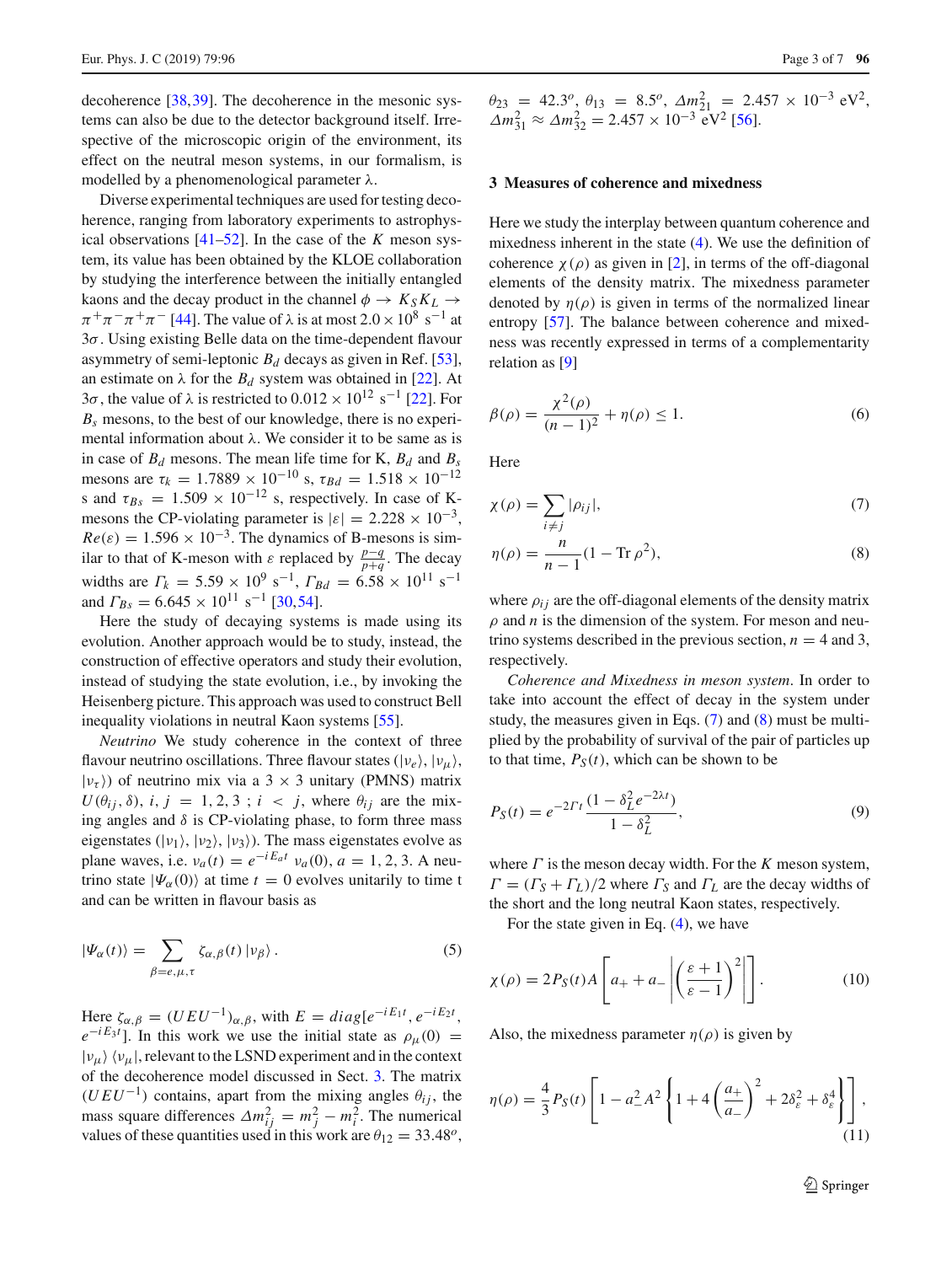where

$$
\delta_{\varepsilon} = \frac{1 + 2\text{Re}(\varepsilon) + |\varepsilon|^2}{1 - 2\text{Re}(\varepsilon) + |\varepsilon|^2}.
$$
\n(12)

The corresponding simplified expressions, neglecting the small CP violation, can be obtained from these expressions by setting  $\varepsilon$  equal to zero.

*Coherence and mixedness in neutrino system* In order to understand the interplay between coherence and mixedness for the three flavour neutrino system, we need to take into account the decoherence effects due to environmental influences. For this purpose we follow the phenomenological approach of [\[27](#page-5-17)] whose motivation was to explain the LSND signal via quantum-decoherence of the mass states leading to the damping of the interference terms in the oscillation probabilities. A possible source of this kind of effect might be quantum gravity. The decoherence effects when taken into account lead to the following form of the density matrix in mass basis [\[27](#page-5-17)]

$$
\rho(t) = \begin{pmatrix} \rho_{11}(0) & \rho_{12}(0)e^{-(\gamma_{12}-i\Delta_{12})t} & \rho_{13}(0)e^{-(\gamma_{13}-i\Delta_{13})t} \\ \rho_{21}(0)e^{-(\gamma_{21}-i\Delta_{21})t} & \rho_{22}(0) & \rho_{23}(0)e^{-(\gamma_{23}-i\Delta_{23})t} \\ \rho_{31}(0)e^{-(\gamma_{31}-i\Delta_{31})t} & \rho_{32}(0)e^{-(\gamma_{32}-i\Delta_{32})t} & \rho_{33}(0) \end{pmatrix} .
$$
\n(13)

Here  $\gamma_{ij}$  are the decoherence parameters and  $\Delta_{ij} \approx \frac{\Delta m_{ij}^2}{2E_v}$ , with  $\Delta m_{ij}^2$  and  $E_\nu$  being the mass square difference and the energy of the neutrino, respectively. Here the elements of the density matrix at time  $t = 0$  are given by  $\rho_{ij}(0) = U_{\alpha i}^* U_{\alpha j}$ , such that  $U_{\alpha i}$  are the elements of the PMNS (Pontecorvo– Maki–Nakagawa–Sakata) matrix. The most economic scenario that describes all the LSND data leads to

$$
\gamma_{12} = 0 \quad \text{and } \gamma \equiv \gamma_{13} = \gamma_{32}.\tag{14}
$$

In [\[28](#page-5-18)] an exponential dependence of the decoherence parameters on neutrino energy was conjectured to be

$$
\gamma = \gamma_0 \left( \exp \left[ -\left( \frac{E}{E_3} \right)^n \right] - \exp \left[ -\left( \frac{E}{E_1} \right)^n \right] \right)^2. \tag{15}
$$

Best fit values of  $E_3$  and  $E_1$  are 55 and 20 MeV, respectively with *n* = 2 and  $\gamma$  = 0.01 m<sup>-1</sup>. It turns out that  $\gamma$  attains its maximum value at around 30 MeV; consequently, one expects maximum decoherence at this energy.

### <span id="page-3-0"></span>**4 Results and discussions**

We now interpret the dynamics of meson decay and neutrino oscillations from the perspective of concepts underpinning

the foundational aspects of quantum mechanics, such as the interplay between coherence and mixing.

*Mesons:* For meson-systems, coherence is a function of λ,  $\varepsilon$ , *t* and  $\Gamma$ . For  $\lambda = 0$ ,  $\chi = e^{-2t\Gamma}$ . Thus we see that, in the absence of decoherence, coherence depends only on  $\Gamma$  and *t* and not on *C P* violation. In the absence of *C P* violation in mixing,  $\chi = e^{-2t\Gamma}$ . Hence in the limit of neglecting *CP* violation in mixing, coherence is independent of decoherence parameter.

Like coherence, mixedness is also function of  $\lambda$ ,  $\varepsilon$ ,  $t$  and Γ.  $η(ρ) = 0$  only if  $λ = 0$ , i.e., the state [\(4\)](#page-1-2) will become mixed only in the presence of quantum gravity like background fluctuations. Also the maximum value of  $\eta(\rho)$  cannot approach 1, as can be seen from Fig. [1.](#page-4-0) Hence the concept of maximally coherent mixed state, which is valid for states satisfying the equality in the complementarity equation will never happen in these decaying systems, as can be seen from the right most panels of Fig. [1.](#page-4-0) Apart from the violation of the well-known relation between non-locality and teleportation fidelity, as observed in [\[17\]](#page-5-16), this brings out another difference between the stable and decaying system. The effect of *CP* violating parameter  $\varepsilon$  in mixedness is negligible. It is obvious from the middle panel of Fig. [1](#page-4-0) that  $\eta(\rho)$  increases with *t* till about one life time of the mesons. After one life time, the average mixedness is seen to decrease with time. This is an artifact of the decaying nature of the system and can be attributed to the modulation by  $P_S(t)$ , Eq. [\(9\)](#page-2-3).

<span id="page-3-3"></span>The interplay between coherence and concurrence,  $C(\rho)$ , can be represented as

$$
C(\rho) = \chi(\rho) e^{-2t\lambda}.
$$
 (16)

It can be seen from the above relation that coherence and concurrence are not synonyms with each other, a fact that is highlighted by the interest in coherence resource theory [\[2](#page-5-3)]. Further, the interplay between coherence, mixedness and nonlocality,<sup>[1](#page-3-1)</sup>  $M(\rho)$ , is given by

<span id="page-3-2"></span>
$$
\eta(\rho) = \frac{4}{3} \left( \chi(\rho) - \frac{M(\rho)}{2} \right). \tag{17}
$$

Here  $M(\rho)$  denotes non-locality modulated by the probability of survival of the pair of particles up to the time of interest [\[17\]](#page-5-16).  $M(\rho) > 1$  implies non-locality [\[58\]](#page-6-16). To keep the expression simple, here we have neglected the small *CP* violating parameter  $\varepsilon$ . From the above equation, we get  $M(\rho) = 2\chi(\rho) - \frac{3}{2}\eta(\rho)$ . Using the theoretical expressions for  $\chi(\rho)$  and  $\eta(\rho)$ , given in Eqs. [\(10\)](#page-2-4) and [\(11\)](#page-2-5), respectively,

<span id="page-3-1"></span><sup>1</sup> Here we do not study an experimental test of Bell's inequality from local realism. Instead, we make use of an important result obtained in [\[58](#page-6-16)] which enables us to make quantitative statements about Bell inequality violations, indicative of nonlocality, just by making use of the parameters of the density operator describing the system.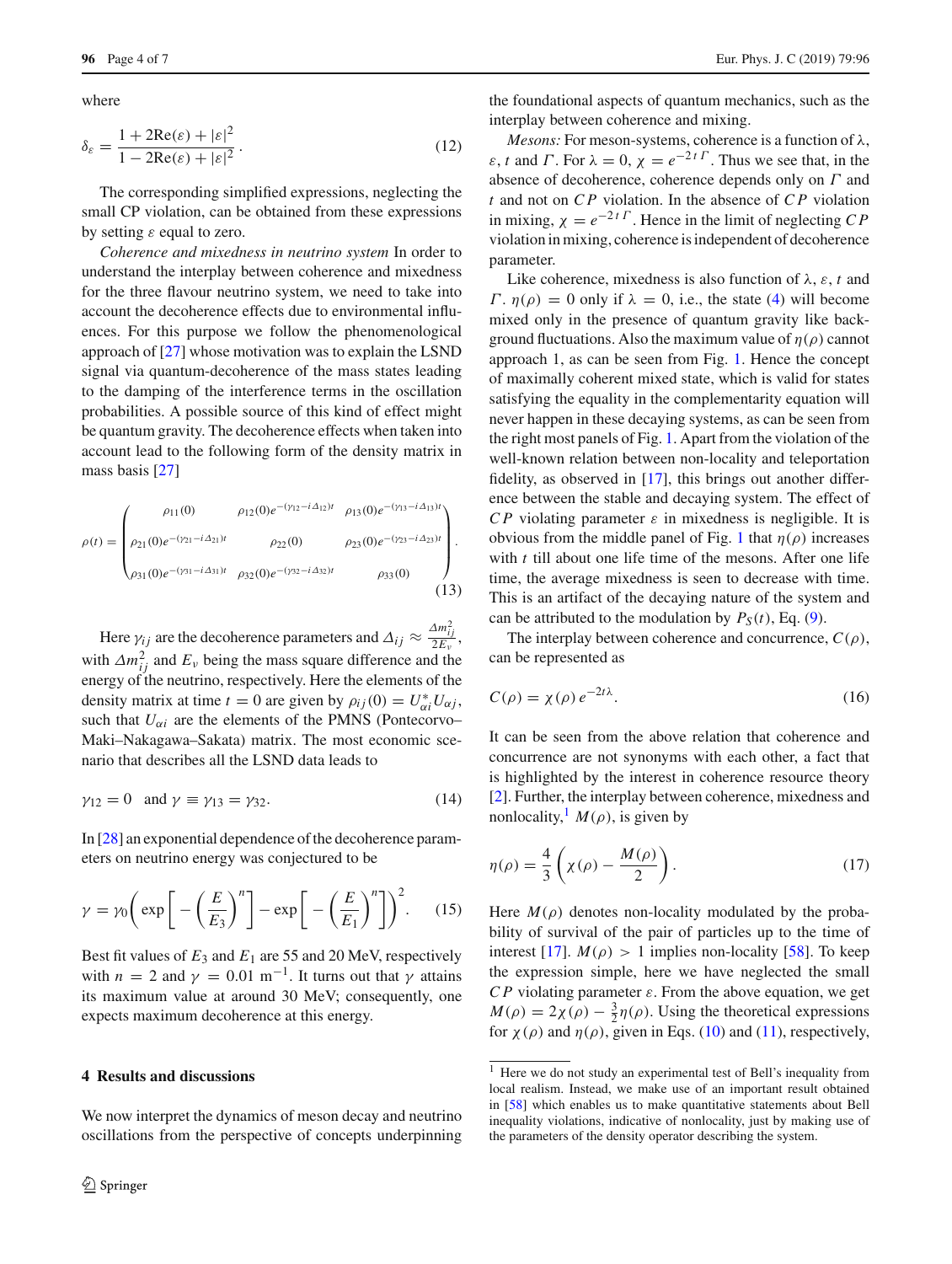

<span id="page-4-0"></span>**Fig. 1** Meson system. Coherence parameter  $\chi(\rho)$  (left), mixedness parameter  $η(ρ)$  (middle) and complementarity parameter  $β(ρ)$  (right) as function of the dimensionless quantity  $t/\tau_{K(B_d, B_s)}$ . Top, middle and bottom panels pertain to the case of K,  $B_d$  and  $B_s$  mesons, respectively.

The solid (red) and dotted (blue) correspond to the case with and without decoherence, respectively. In all the three cases, the average mixedness increases for about one lifetime of the particles



<span id="page-4-1"></span>**Fig. 2** Neutrino system (LSND decoherence model). Coherence parameter  $χ(ρ)$  (left), mixedness parameter  $η(ρ)$  (middle) and complementarity parameter  $\beta(\rho)$  (right), plotted as a function of neutrino energy  $E_v$  (MeV) with CP violating phase  $\delta = 0$ . The maximum value

of decoherence parameter, defined in Eq. [\(15\)](#page-3-2), corresponds approximately to 30 MeV (vertical dashed line). At this energy the coherence and the mixedness parameter attain their minimum and maximum values, respectively

along with the numerical inputs for  $\Gamma$  and  $\lambda$ , we can reproduce the  $M(\rho)$  plots as obtained in [\[17\]](#page-5-16). This brings out the consistency of the present analysis.

*Neutrinos:* In case of neutrinos, since we are restricted to use a specific model to incorporate decoherence effects, we used the phenomenological approach of [\[27](#page-5-17),[28](#page-5-18)] which was motivated to explain the LSND signal. This model considers the decoherence effect in mass basis. The decoherence

parameter  $\gamma$ , given in Eq. [\(15\)](#page-3-2), has exponential dependence on neutrino-energy  $E<sub>v</sub>$  and attains maximum value at approximately 30 Mev. Consequently, the coherence parameter χ and the mixedness parameter  $\eta$  attain their minimum and maximum values, respectively, at this energy. The complementarity relation also holds in case of neutrinos as can be seen in right panel of Fig. [2.](#page-4-1)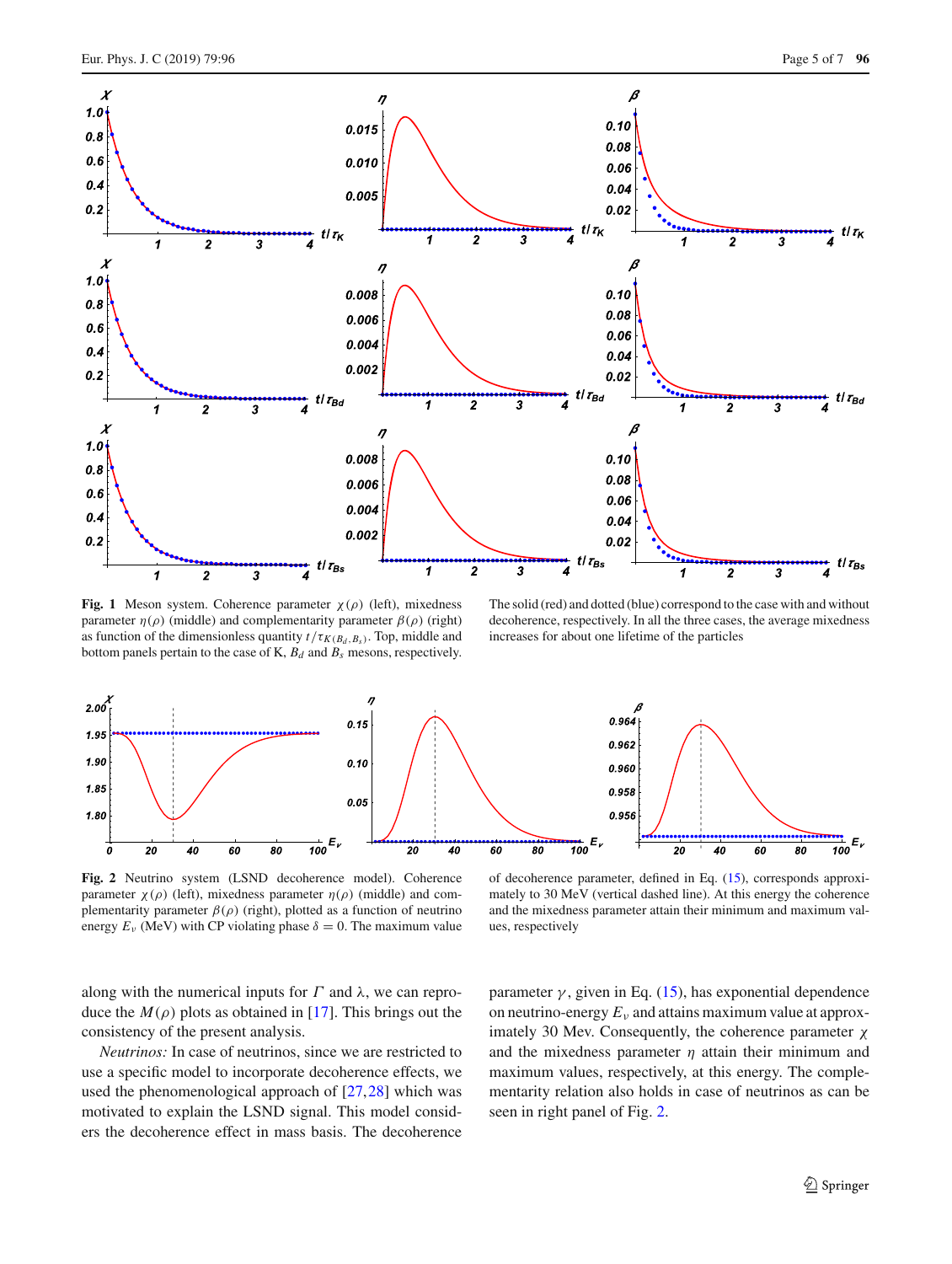

<span id="page-5-20"></span>**Fig. 3** Coherence parameter  $\chi$  as defined in Eq. [\(7\)](#page-2-1), for the state in Eq. [\(13\)](#page-3-3), is plotted with respect to the CP violating phase  $\delta$  and the energy  $E<sub>v</sub>$  of the neutrino. The blue and red surfaces correspond to the cases with and without decoherence parameter, respectively. The minimum of the coherence parameter occurs for  $E_v \approx 30$  MeV and  $\delta = \pi$ 

The coherence for the neutrino system is found to depend on the CP violating phase  $\delta$ . The effect of the CP violating phase  $\delta$  is depicted in Fig. [3.](#page-5-20) It is clear that the coherence parameter decreases (increases) in the upper half plane  $0 <$  $\delta < \pi$  (lower half plane  $\pi < \delta < 2\pi$ ), and attains its minimum value at  $\delta = \pi$  and energy  $E_v \approx 30$  MeV.

## <span id="page-5-19"></span>**5 Conclusions**

In this work we have studied the interplay between coherence and mixedness for the systems such as neutral mesons and neutrinos which are governed by weak interactions. The meson systems are interesting as well as challenging due to them possessing both oscillatory and decaying nature while neutrino system is stable. We study the impact of decoherence and *C P* violation. For mesons, in the limit of neglecting *C P* violation in mixing, it is observed that coherence is independent of the decoherence parameter. It is also shown that the concept of maximally coherent mixed state, which is valid for states satisfying the equality in the complementarity relation will never happen for the correlated neutral meson system. An interesting feature that comes out is that for about one life time of these particles, the average mixedenss increases with time in consonance with our usual notion of mixedness. However, after this, the mixedness decreases with time, a behavior that can be attributed to the decaying nature of the system. Further, we also find that for these correlated meson systems, quantum coherence and entanglement are not synonyms with each other, a fact that has been bolstered by the interest in coherence resource theory.

For neutrino system, coherence and mixedness is studied in the context of the decoherence model for LSND experiment. In this model, the decoherence parameter  $\gamma$  is a function of the energy of neutrino  $E<sub>v</sub>$ . The coherence parameter decreases with the increase in  $\gamma$  and attains its minimum value at  $E_v \approx 30$  MeV. Further, the coherence for

the neutrino system is found to depend on the CP violating phase  $δ$ .

**Data Availability Statement** This manuscript has associated data in a data repository. [Authors' comment: The article is available in arXiv as [arXiv:1809.09947.](http://arxiv.org/abs/1809.09947)]

**Open Access** This article is distributed under the terms of the Creative Commons Attribution 4.0 International License [\(http://creativecomm](http://creativecommons.org/licenses/by/4.0/) [ons.org/licenses/by/4.0/\)](http://creativecommons.org/licenses/by/4.0/), which permits unrestricted use, distribution, and reproduction in any medium, provided you give appropriate credit to the original author(s) and the source, provide a link to the Creative Commons license, and indicate if changes were made. Funded by SCOAP<sup>3</sup>.

## **References**

- <span id="page-5-0"></span>1. I. Marvian, R.W. Spekkens, N. J. Phys. **15**, 033001 (2013)
- <span id="page-5-3"></span>2. T. Baumgratz, M. Cramer, M.B. Plenio, Phys. Rev. Lett. **113**, 140401 (2014)
- <span id="page-5-1"></span>3. H. Vazquez et al., Nat. Nanotech. **7**, 663 (2012)
- <span id="page-5-2"></span>4. S. Bhattacharya, S. Banerjee, A.K. Pati, Quant. Inf. Proc. **27**, 236 (2018)
- <span id="page-5-4"></span>5. C. Radhakrishnan, Z. Ding, F. Shi, J. Du, Byrnes T. [arXiv:1805.09263](http://arxiv.org/abs/1805.09263)
- <span id="page-5-5"></span>6. D. Girolami, Phys. Rev. Lett. **113**, 170401 (2014)
- <span id="page-5-6"></span>7. T.R. Bromley, M. Cianciaruso, G. Adesso, Phys. Rev. Lett. **114**, 210401 (2015)
- <span id="page-5-7"></span>8. A. Streltsov, G. Adesso, Martin B. Plenio, Rev. Mod. Phys. **89**, 041003 (2017)
- <span id="page-5-8"></span>9. U. Singh, M.N. Bera, H.S. Dhar, A.K. Pati, Phys. Rev. A **91**, 052115 (2015)
- <span id="page-5-9"></span>10. B. Ancochea, A. Bramon, M. Nowakowski, Phys. Rev. D **60**, 094008 (1999)
- 11. R.A. Bertlmann, W. Grimus, B.C. Hiesmayr, Phys. Lett. A **289**, 21 (2001)
- 12. B.C. Hiesmayr, Eur. Phys. J. C **50**, 73–79 (2007)
- 13. M. Blasone et al., Phys. Rev. D **77**, 096002 (2008)
- 14. M. Blasone et al., Eur. Phys. Lett. **85**, 50002 (2009)
- 15. B.C. Hiesmayr, A. Di Domenico, C. Curceanu, A. Gabriel, M. Huber, J.A. Larsson, P. Moskal, Eur. Phys. J. C **72**, 1856 (2012)
- 16. N. Nikitin, V. Sotnikov, K. Toms, Phys. Rev. D **92**(1), 016008 (2015)
- <span id="page-5-16"></span>17. S. Banerjee, A.K. Alok, R. MacKenzie, Eur. Phys. J. Plus **131**(5), 129 (2016)
- 18. A.K. Alok, S. Banerjee, S.U. Sankar, Nucl. Phys. B **909**, 65 (2016)
- 19. S. Banerjee, A.K. Alok, R. Srikanth, B.C. Hiesmayr, Eur. Phys. J. C **75**, 487 (2015)
- 20. K. Dixit, J. Naikoo, S. Banerjee, A.K. Alok, Eur. Phys. J. C **78**, 914 (2018)
- <span id="page-5-10"></span>21. A. Bramon, R. Escribano, G. Garbarino, Found. Phys. **36**, 563 (2006)
- <span id="page-5-11"></span>22. A.K. Alok, S. Banerjee, S.Uma Sankar, Phys. Lett. B **749**, 94 (2015). [arXiv:1504.02893](http://arxiv.org/abs/1504.02893) [hep-ph]
- <span id="page-5-12"></span>23. M.O. Scully, K. Druhl, Phys. Rev. A **25**, 2208 (1982)
- <span id="page-5-13"></span>24. D.M. Greenberger, A. Yasin, Phys. Lett. A **128**, 391 (1988)
- <span id="page-5-14"></span>25. B.-G. Englert, Phys. Rev. Lett. **77**, 2154 (1996)
- <span id="page-5-15"></span>26. A. Bramon, G. Garbarino, B.C. Hiesmayr, Phys. Rev. A **69**, 062111 (2004)
- <span id="page-5-17"></span>27. Y. Farzan, T. Schwetz, A.Y. Smirnov, J. High Energ. Phys. **07**, 067 (2008)
- <span id="page-5-18"></span>28. P. Bakhti, Y. Farzan, T.J. Schwetz, High Energ. Phys. **2015**, 5 (2015)